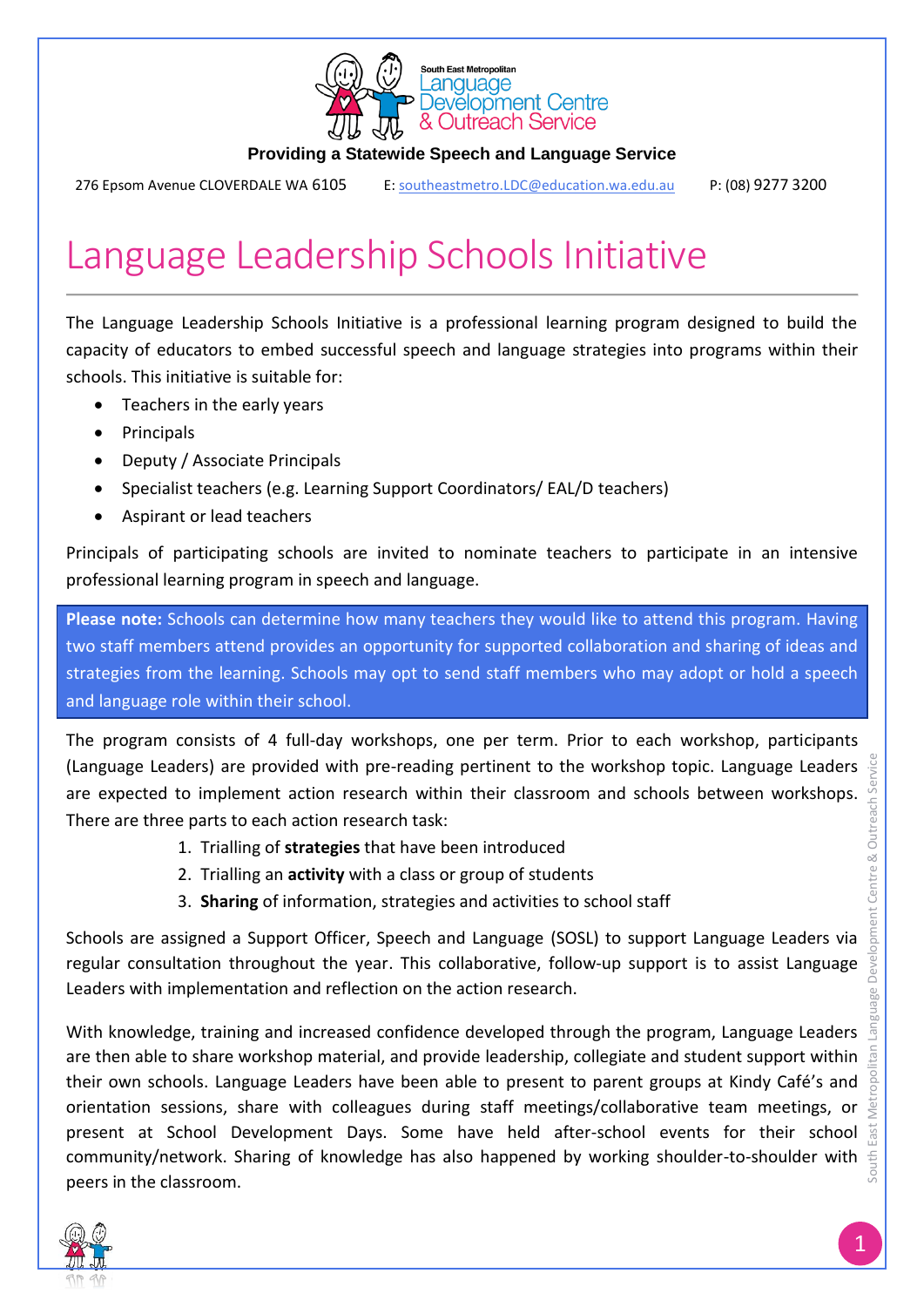# Role of SEMLDC & Outreach Service

The South East Metropolitan Language Development Centre & Outreach Service will provide:

- 4 days of professional learning in the areas of speech and language
- Access to resources and strategies that support each area of language
- School-based support through collaborative consultation

## Role of Language Leadership Schools

Participating schools provide:

- Educators to become school leaders in speech and language
- Teacher relief for each nominated language leader to attend workshops (a total of **4 days per educator**, for the year)
- Additional time each term, per language leader to enable a Support Officer Speech and Language (SOSL) to provide in-school support and collaborative consultation (negotiated with the school)
- Recognition of the importance of oral language and encouragement of its inclusion in all curriculum areas throughout the school
- Opportunities for the selected participants to run school-based workshops and act as mentors for their colleagues

#### Role of the Language Leaders:

- To attend and participate in all 4 days of professional learning
- To maintain regular contact with the SOSL assigned to the school
- To carry out the action research tasks as outlined in each professional learning module, including sharing of ideas and resources during each professional learning day and via Connect
- To organise and facilitate speech and language professional learning within their schools based on information provided over the 4 days

## Topics covered in the Language Leadership Series

The program covers **8 modules** of professional learning related to speech and language (receptive and expressive).

| <b>TERM</b> | <b>WORKSHOP</b> | <b>TOPICS COVERED</b>                                                                            |
|-------------|-----------------|--------------------------------------------------------------------------------------------------|
|             | Day 1           | Introduction to Speech and Language <sup>1</sup> / Semantics and Vocabulary <sup>2</sup>         |
|             | Day 2           | Morphological Awareness <sup>3</sup> / Speech <sup>4</sup> / Phonological Awareness <sup>5</sup> |
|             | Day 3           | Grammar <sup>6</sup> / Narrative <sup>7</sup>                                                    |
|             | Day 4           | Pragmatics <sup>8</sup> / Language Leadership Extension                                          |

## Cost & Registration

The cost of the program is one fee **plus** relief costs:

- $\bullet$  \$150 for the year (per language leader)
- East Metropolitan Language Development Centre & Outreach Service • relief costs will vary depending on the number of staff attending from each school, and these costs are covered by the participating school

South East Metropolitan Language Development Centre & Outreach Service Morning tea and lunch are provided on each day of professional learning. Schools must register for the series via the PLI calendar: <u>https://plis.det.wa.edu.au.</u>